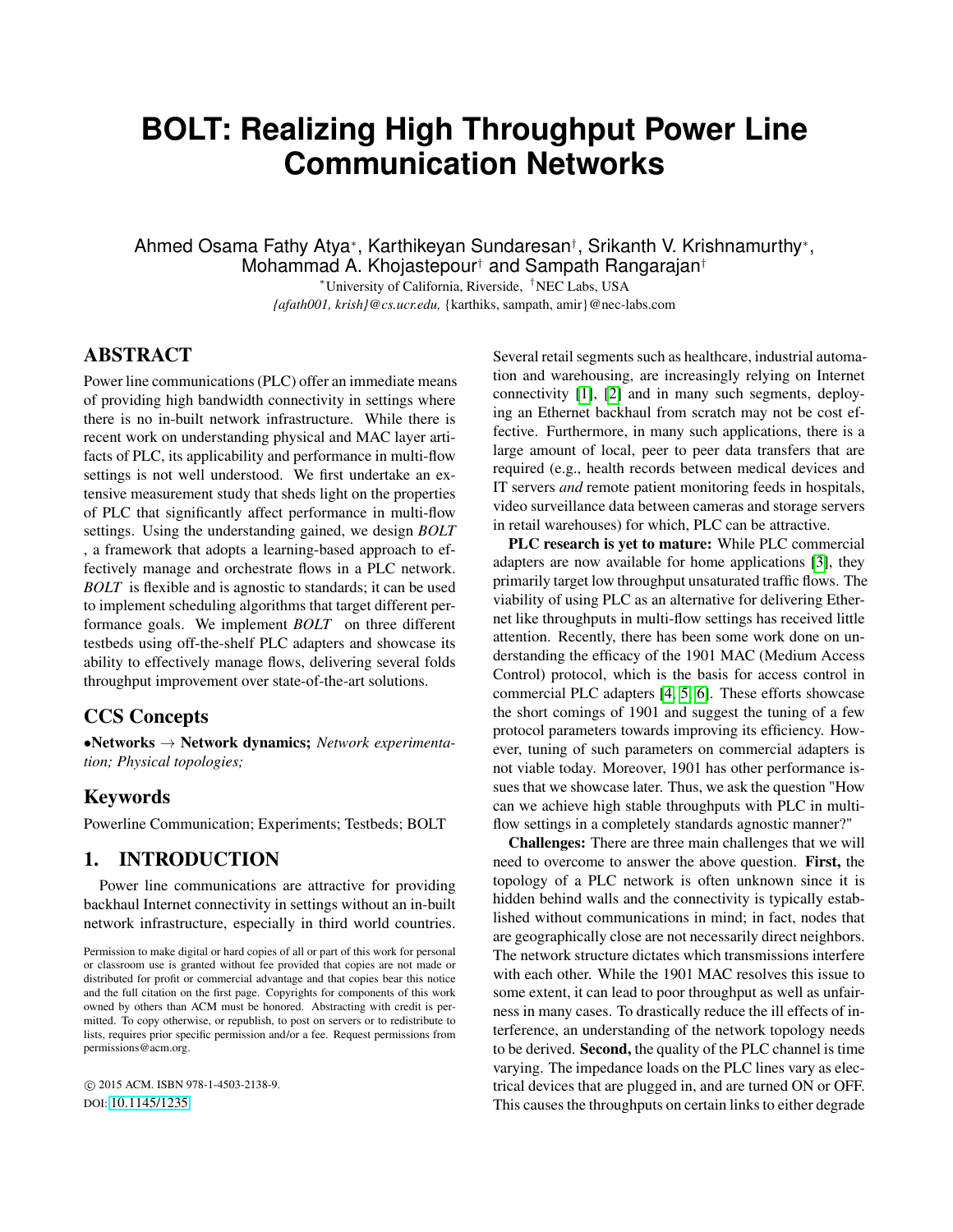or improve, thereby causing dynamics in the network topology. The time scales of these dynamics will influence the solutions that one can deploy for effective management of flows. As shown later, the 1901 MAC does not account for these variations and this contributes to its inefficiency. The third related challenge is to resolve the first two challenges in a standards-agnostic way. This requires lightweight solutions above the MAC layer that are sufficiently adaptive so as to cope with the PLC channel dynamics.

Contributions: (1) Towards addressing the above challenges, we undertake an extensive application (flow) level measurement study. While our study leads to many interesting observations, two are especially noteworthy. First, the study shows that flows do indeed interact in a PLC network in unpredictable ways. Some flows can co-exist simultaneously, and their joint activation can yield significant throughput gains compared to when they are activated in isolation. However, in other cases, joint activation of flows can hurt the throughput compared to when they are sequentially activated. Second, the study suggests that the PLC channel is *quasi-stationary*. This is an artifact of these variations arising from electrical devices being turned on/off, which does not happen at very fine time scales and all that often.

(2) Based on the understanding gained from the above study, we design *BOLT* , a flexible framework that appropriately configures the PLC network to derive high throughputs while adhering to whatever fairness constraints are desired. Towards this, *BOLT* does the following:

- Determining flow interactions via calibration measurements can be expensive; if done naively it can result in an exponential number of measurements. *BOLT* imposes a logical structure on the PLC network using which, it is able to drastically reduce the number of such measurements needed for flow management (now polynomial with respect to the number of nodes in the network).
- *BOLT* leverages the quasi-stationarity of the PLC channel to intelligently apply machine learning (ML) classifiers to determine flows that can be simultaneously active, and their potential throughputs. The approach (i) has high accuracy with small amounts of training data and (ii) is resistant to noise from the plugging in of electrical devices.
- Finally, based on the above estimation, *BOLT* aggressively reuses the available channel capacity by scheduling as many simultaneous flows as possible (at the granularity of time epochs) while adhering to desired fairness constraints. This scheduling is done at the application layer and the goal is to limit the level of contention that has to be handled by the 1901 MAC. This will reduce collisions due to hidden terminals or unnecessary backoffs, both of which if not dealt with, lead to loss in throughput and unfairness.

(3) We extensively evaluate *BOLT* on three different testbeds to show that it provides several fold throughput improvements (1.5x - 8.5x) over the state of the art solutions (including those in current day adapters), while remaining standardsagnostic. Further, we show that the algorithms within *BOLT* strike a good balance between performance and complexity.

## 2. BACKGROUND AND RELATED WORK

In this section, we first provide relevant background on PLC. Subsequently we discuss related studies.

PLC Channel: PLC operates in the 1.6 and 86 MHz bands. Its channel [\[7\]](#page-12-6) is similar to the wireless channel: (a) the signal is attenuated due to cable losses and, (b) multipath propagation occurs due to cable branching and unmatched line ends. The multipath reflections depend on the electrical devices hooked on to the network and their impedance. Studies such as [\[8\]](#page-12-7) and [\[9\]](#page-12-8) have built channel models for indoor PLC. However, they do not measure or characterize the properties of interest such as (i) the interactions between flows in terms of simultaneous activation and (ii) the time scales of throughput variations due to channel dynamics.

PLC Adapters: Today's popular PLC adapters are Homeplug AV1, Homeplug AV2 and HomePlug GreenPHY [\[3\]](#page-12-2). Using 1155 OFDM subcarriers and turbo codes, AV1 operates nearly at the theoretical maximum rate (ranges from 14 to 200 Mbps). AV2 uses an additional bandwidth from 30-86 MHz and a MIMO like PHY to achieve data rates of up to 1.5 Gbps. The MAC protocols used in these adapters, are variants of 1901 which in turn is based on CSMA/CA [\[10\]](#page-12-9). Typically, each PLC network has a central controller that helps impose a time-slot structure to facilitate the use of 1901.

Related Work: The work in [\[10\]](#page-12-9) models CSMA/CA for PLC. In [\[11\]](#page-12-10), the authors perform limited experiments to gather some insights on the throughput of UDP and TCP over a PLC network. The authors in [\[12\]](#page-12-11), try to characterize the end to end throughput over PLC. These limited efforts however, have not explored multi-flow environments or mechanisms to improve the PLC system performance.

There is recent work on analyzing the throughput perfor-mance of the PLC MAC protocol (based on IEEE 1901) [\[6,](#page-12-5) [5,](#page-12-4) [4\]](#page-12-3). The authors show that collisions and unnecessary backoffs are worse with 1901 as compared to 802.11 [\[4\]](#page-12-3); this is because (i) of the large slot duration and (ii) nodes increase their backoff times when they sense the channel to be busy (unlike in 802.11), with 1901. The authors argue that by tuning certain back-off parameters, the throughput of 1901 can be maximized. However, setting these parameters in commercial devices with no access to the firmware is difficult. Furthermore, the analysis does not take into account the loss in performance due to dynamics of plugged in electrical devices. Our goal is to design and develop an adaptive framework that allows flexibility in such scenarios, and reduces MAC contention, by imposing a schedule at a higher layer.

Note that while techniques from wireless (PHY, MAC) measurement studies (eg. [\[13\]](#page-12-12)) can be borrowed and applied in the PLC context, this would (i) require support from the PLC adapters (not available today) and (ii) more importantly, result in changes to the access protocol (the 1901 standard)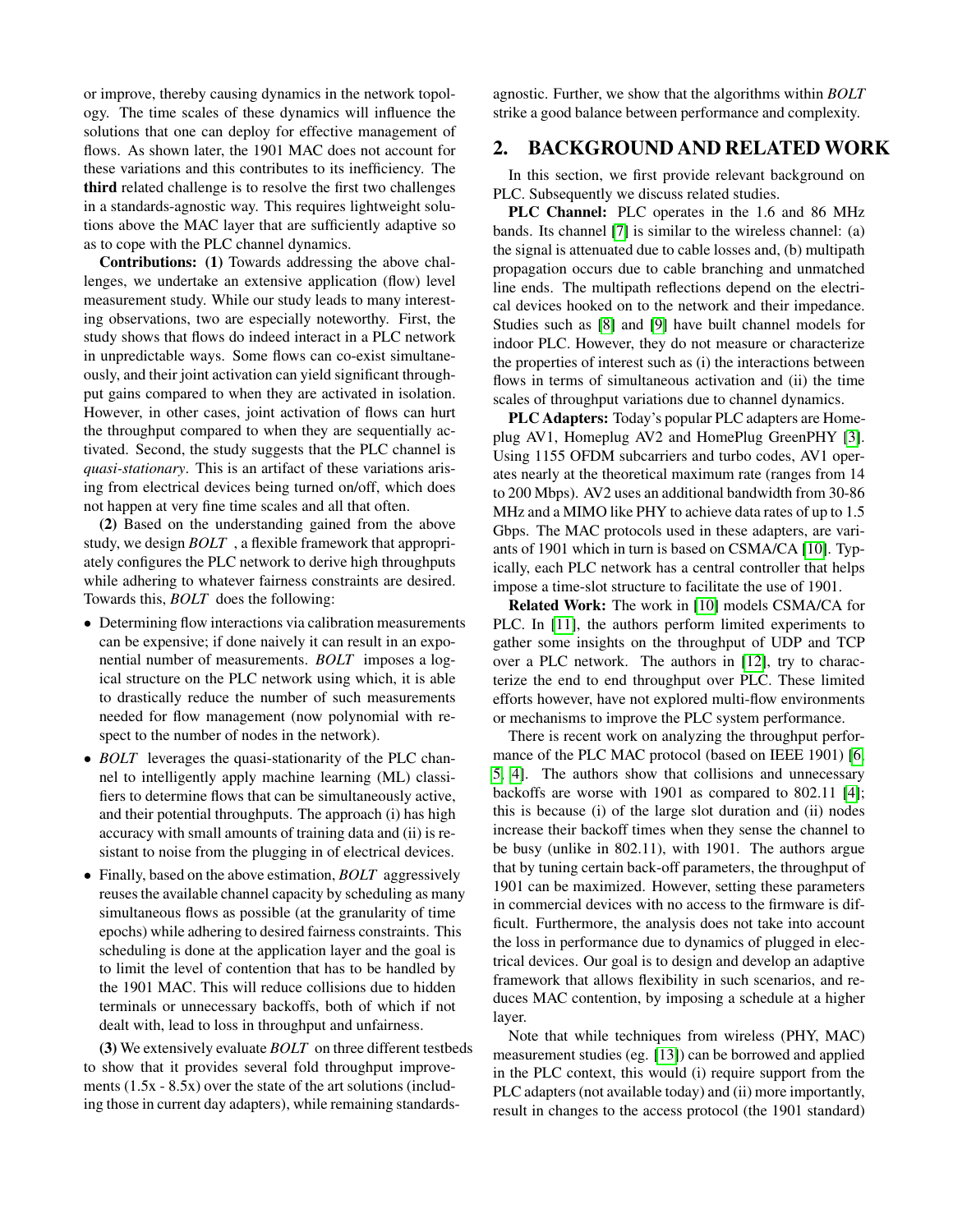<span id="page-2-0"></span>

|             | Mircowave OFF          | Mircowave ON |            |  |  |
|-------------|------------------------|--------------|------------|--|--|
|             | Isolation   Contention | Isolation    | Contention |  |  |
|             | 85                     |              | 29         |  |  |
| $\tau_{l2}$ |                        |              | ר ר        |  |  |

Table 1: Variation in throughput due to connecting and disconnecting devices at outlet U.

to address the previously mentioned issues.

# 3. UNDERSTANDING PLC

To understand the factors that influence PLC throughputs, we undertake an extensive measurement study with commercial PLC adapters in a multi-flow environment. Our goal is not to characterize the PLC channel from the physical layer perspective as in prior efforts, but to understand how channel dynamics and flow interactions influence throughputs from an application layer perspective. Our measurements are at the granularity of flows; flows are from a source to a destination and could potentially encounter multiple power outlets en route. Flow contention is handled by the MAC protocol (1901 based) in all of the experiments reported here.

We perform experiments on three different testbeds. The first is at an enterprise office setting (ENT), the second is at a university lab (UNI testbed), and the third is in a residence (house). Details of the testbed setups are in Section [6.](#page-9-0) We employ PLC adapters from multiple vendors for diversity.

*How do electrical appliances affect the throughput of a PLC network?:* Switching on electric apparatus (plugged into power outlets in the PLC network) injects noise onto the channel [\[14\]](#page-12-13), which degrades the throughput. Towards quantifying the performance degradation due to plugged in electrical devices, we first perform a controlled experiment where we vary the number of electrical devices that interfere with PLC transmissions. In Fig. [2,](#page-3-0) we plot the throughput of a flow in the presence (or absence) of different apparatuses. The distance between the source and destination was  $\approx 2$ m. The electric apparatus (fluorescent lamps, Dell laptops, small microwave ovens, printer) are connected to a power outlet that is 80 cm from the destination power outlet. Using *iperf* [\[15\]](#page-12-14), a UDP flow was generated between the source and the destination. It is hard to a priori know the capacity of links in a PLC network; wire material and age will dictate the maximum throughput of a line. Thus, we start with a relatively high UDP flow rate (500 Mbps) and gradually reduce the rate until we observe no losses (this is the estimated line capacity). The results are averaged over 20 runs, each lasting 60 seconds. As seen from the figure, lightweight devices such as fluorescent lamps or laptops do not inject much noise and thus, barely hurt the throughput. However, microwave ovens or printers (HP LaserJet 4200 in our study) are heavyweight in terms of the noise they inject and significantly hurt the throughput. It is interesting that as the number of devices of a certain type increase, the throughput degradation appears to be linear; thus, after an initial calibration phase, the impact of additional devices (of the same type) can be empirically estimated (although we do not use this property

explicitly in *BOLT* ). The key takeaway here is, the fact that different brands/types of electric apparatuses project different levels of noise (based on their electric load), makes it challenging to predict the throughput of a flow.

*Microscopic study:* Towards understanding the impact of electrical appliances on 1901, we construct a controlled topology with five power outlets as shown in Fig. [3](#page-3-0) in a residency; sources A and C, and destinations B and D, are connected via AV2 adapters to the outlets as shown. Power outlet U is unused in one set of experiments (setup 1); in a second set of experiments (setup 2), an active microwave oven (power 650 watts) is plugged into U (similar effects were seen with our HP LaserJet 4200 printer but the results are not shown because of space constraints). The results from the experiments are tabulated in Table [1.](#page-2-0) The average throughputs of the flows from A to B and from C to D in *isolation* are 95 Mbps and 96 Mbps, respectively in setup 1. In setup 2, they are 30 Mbps and 92 Mbps respectively. It is evident that the flow from A to B is significantly affected by the microwave oven, but not the one from C to D. When the two flows are activated *simultaneously* in setup 1, the throughputs achieved by the flow from A to B and that from C to D, are 85 Mbps and 78 Mbps, respectively; notice that the 1901 MAC decreases the throughputs of the individual flows, but provides some semblance of fairness. The overall throughput is higher and thus, this may be desirable. However, with setup 2, while the throughput of the flow from A to B remains almost unchanged compared to isolated operations (29 Mbps), the flow from C to D takes a significant hit (throughput drops to 63 Mbps) during concurrent operation. Thus, even though the microwave by itself does not influence the latter flow, the interactions with the flow that is affected degrades its performance when 1901 is used (the two flows share the capacity and the flow affected by noise eats into the capacity of the flow that is relatively unaffected). Specifically, if the poor quality flow accesses the channel, it can cause the good quality flow to repeatedly back off. The overall throughput is still higher than if the flows were sequentially activated but this may not always be the case (as seen in later experiments in uncontrolled settings). Thus, there is a need to account for these interactions, and depending on whether the throughput increases or decreases, switch from concurrent activity to sequential activity or vice versa when electrical devices are turned ON/OFF.

*How can one expect the throughput on a PLC channel to change with time?:* Figs. [4-6](#page-3-1) presents the dynamics in the throughput measured over different time scales in various settings. The data is from 150 to 250 arbitrarily chosen flows in three different environments (other flows exhibited similar behaviors): ENT offices, ENT cafeteria and a UNI laboratory. In Fig [4,](#page-3-1) we show the average throughput of the considered flows over hours. The noise due to devices in ENT offices is extremely low compared to that in the other cases; this is because the electrical equipment here mostly consists of lamps and laptops. In the cafeteria, the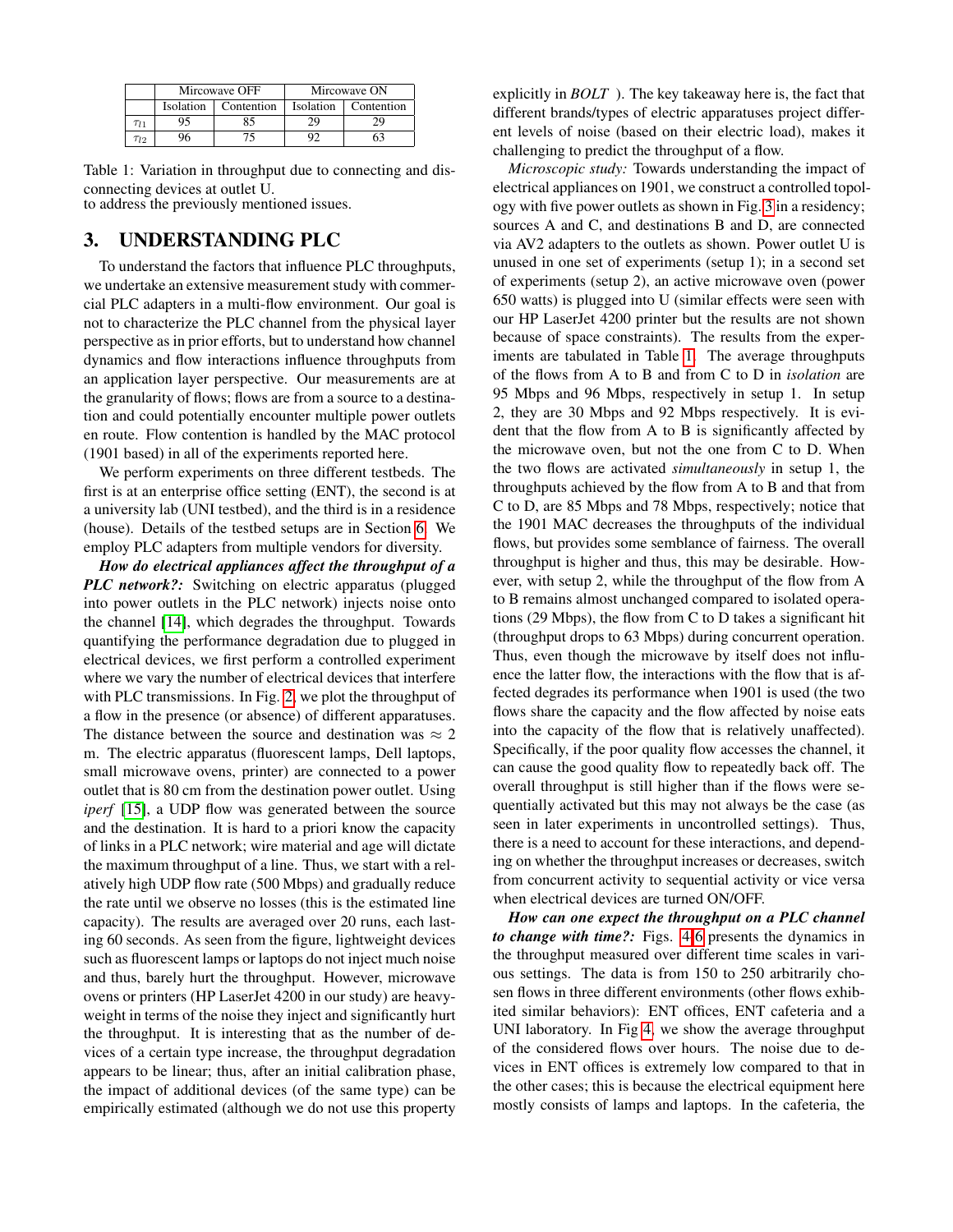<span id="page-3-0"></span>

Figure 1: Illustration of a PLC topology.

<span id="page-3-1"></span>

Figure 4: Dynamics over hours.



Figure 2: Impact of electric apparatuses.



Figure 5: Dynamics over minutes.



Figure 3: Controlled Topology



Figure 6: Dynamics over seconds.

throughput is generally lower due to more heavyweight appliances (e.g., refrigerator) but is generally steady. However, a throughput degradation is noticed (Fig. [4\)](#page-3-1) due to the usage of devices such as the microwave oven, coffee maker, etc. during the lunch period. The throughput in the UNI lab is again lower compared to the ENT offices due to the presence of devices such as printers and heavy duty servers which are typically on. After about 11:00 am, when students start using their research equipment (e.g., switch on their desktop machines or other servers) a throughput degradation is seen.

A minute-by-minute depiction of channel fluctuations during the lunch period at the ENT cafeteria (12:00 - 1:00 pm) is shown in Fig. [5.](#page-3-1) We see that while the average throughput is similar to that in a relatively static setting (UNI lab), operation of electric apparatus can cause significant variations in noise and therefore the achieved throughput, at these short time scales (order of minutes). Our experiments did not reveal any variations at even finer time scales (seconds or milliseconds). We conclude that in general, the PLC channel experiences only slow fading and is *quasi-stationary* in nature unlike wireless (with fast fading); however, it can exhibit large variations in short time scales (order of minutes) in dynamic environments during certain times of the day.

*Does proximity between the transceiver pair imply high throughput?:* Next, we measure the throughputs between all possible pairs from our 16 node UNI testbed. We measure the geographical distance between a pair of outlets, and the throughput between the outlets in isolation. We classify the throughputs into two categories: HIGH if it is  $> 80Mbps$ , and LOW otherwise (the line capacity was  $\approx 130$  Mbps). From Fig. [7](#page-4-0) we see that proximity does not always translate to a high throughput. More importantly even distant nodes could enjoy high throughputs (e.g., when they are more than

<span id="page-3-2"></span>

| <b>Individual Throughput</b> |      |      | LZF (pairwise) |     |     | CZF (pairwise) |    |       |      |           |
|------------------------------|------|------|----------------|-----|-----|----------------|----|-------|------|-----------|
|                              |      |      |                |     |     | JЗ             |    |       |      |           |
| 291                          | 95.6 | 236  |                | NA  | 379 | 331            |    | NA    | 30.9 | 18.39     |
|                              | 12   | 13   | 12             | 379 | NA  | 221            | J2 | 30.9  | NΑ   | 11.6      |
| 42.9                         | 1.8  | 11.3 | ŤЗ             | 331 | 221 | NA             | TЗ | 18.39 |      | <b>NA</b> |

Table 2: Throughputs (Mbps) for Fig. [1.](#page-3-0)

6 or even 12 meters apart). This demonstrates that one cannot determine which transceiver pairs are likely to be adjacent in the network topology just based on geographical proximity (e.g., as will be the case in wireless). Note that wiring diagrams of buildings do not reflect the actual electric connectivity because of: (i) connecting different apparatuses changes the actual electric load (ii) repairs and updates of the electrical wiring constantly change the wiring diagram.

*Do flow interactions increase or decrease throughputs with 1901 ?* We consider our ENT setup with interacting regions, shown in Fig. [1.](#page-3-0) It is obvious that flows that are logically separated in the PLC network (don't interact) can be simultaneously active (in fact, 1901 does take care of this). The scenarios of interest to us are smaller constrained areas, where flows interact at the MAC layer. We examine if 1901 effectively handles contention in such cases.

We concurrently establish (i) two (ii) three and (iii) four randomly chosen sets  $(S)$  of flows (200 sets in each case) and examine the aggregate throughputs that are achieved. For the concurrently chosen flows, the transmitters and the receivers are distinct. We only establish flows between transceiver pairs that can directly receive signals from each other. The aggregate throughput of each *set* of flows is averaged over 10 runs, each lasting for 30 seconds. All packet sizes are equal to 1480 bytes. Fig. [8](#page-4-0) shows the CDF of the aggregate throughput gain of operating the set  $S$  of flows concurrently relative to the sum of their individual average through-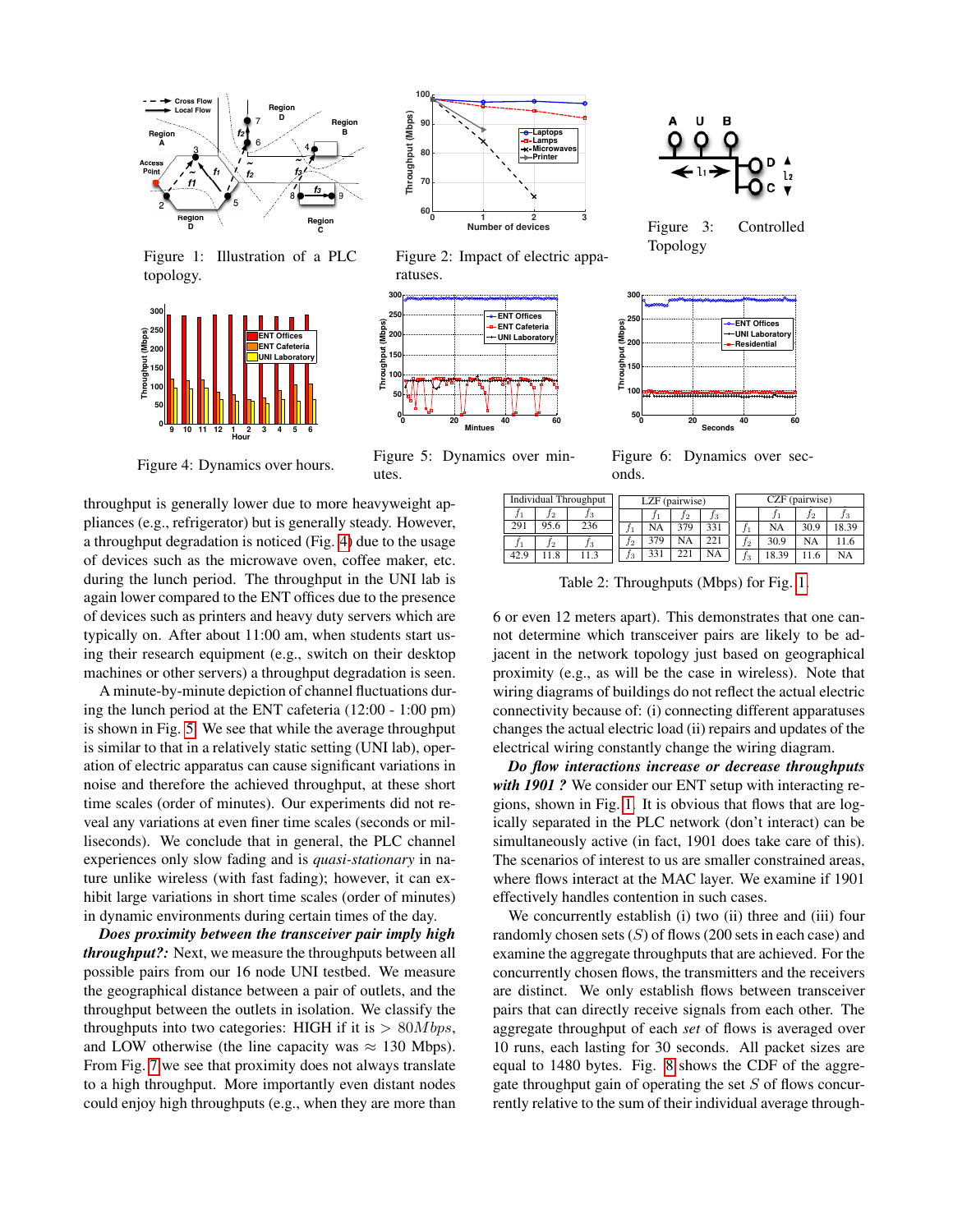<span id="page-4-0"></span>

puts i.e.,  $\frac{\tau_S}{(\frac{\sum_i \epsilon_s \tau_i}{|S|})}$ , where  $\tau_i$  is the throughput of flow i when operated in isolation and  $\tau<sub>S</sub>$  is the aggregate throughput when the flows in set  $S$  operate concurrently. We make many interesting observations: (i) Operating three flows provides a marginal throughput gain of about 8% in only 10% of the scenarios. More importantly, invoking three or more flows concurrently almost always leads to a loss in throughput (gain  $\lt 1$ ) compared to invoking the flows in isolation. Note that this will be the case with current PLC solutions, where there is no flow regulation at the application/network layer and 1901 arbitrates channel access. (ii) Operating a pair of flows leads to a throughput gain in 60% of the cases, with 40% of the cases yielding over 25% gain and 10% of the cases even yielding over 50% gain. (iii) At the same time, even with pairs of flows, there are several instances (40% of the cases), where operating the flows in isolation is better. These trends are consistent across different PLC networks that we consider (UNI and ENT) and also across different adapters (results omitted due to space constraints).

*Achieving spatial reuse while avoiding pitfalls of contention:* The higher aggregate throughput from operating *pairs* of flows concurrently indicates that there is room for spatial reuse in PLC contention domains (similar to wireless). However, with an increased number of flows ( $\geq$  3), this opportunity disappears. Note that the 1901 MAC uses a 2-level backoff scheme and larger slot times, and these contribute to inefficiency in its contention process; the impact is exacerbated with an increasing number of flows. This was analyzed in depth by [\[4\]](#page-12-3). Another potential cause for the throughput degradation with increasing number of simultaneous flows is hidden terminals; here, two transmitters who cannot hear each other, transmit simultaneously to cause collisions at a receiver. Unlike in a wireless setting (e.g., WLAN) where hidden terminals are often in the proximity of each other, they could be at arbitrary unknown locations in the PLC topology. To illustrate the ill effects of hidden terminals, we form a line topology of four nodes. We choose a fixed flow (from node 1 to 2), and initiate a second flow (from node 3 to 4) concurrently; the second flow may contend with the first flow, and depending on the relative positions of the transceivers may project a hidden terminal. From Fig. [9,](#page-4-0) we see that in  $\approx$  42 % of the cases, the throughput degrades significantly (by 80 Mbps) and largely results from hidden terminals (owing to the topology). In summary, opportunities exist for spatial reuse but concurrent flows must be carefully orchestrated to avoid throughput degradations.

# 4. ZONING THE PLC NETWORK

For ease of management, we subdivide the PLC network into what we call zones. A zone is similar to a contention domain in a wireless network, but as viewed at a higher layer; transceiver pairs with common nodes, that can sustain high throughputs belong to the same zone. If flows in two zones do not interfere with each other, then the zones can simultaneously carry flows with 1901. However, if they interfere with each other, then the arbitration of channel access across the two zones is currently handled by 1901. In the following we consider such *coupled zones* and show that spatial reuse could be possible in such zones as well.

**Zones:** We define a flow,  $f_{ij}$  as a stream of application packets that originates from a sender,  $i$ , towards a destination, j. A zone,  $\mathcal{Z}$ , is defined as a subset of nodes,  $n \subseteq N$ , such that the average throughput,  $\tau$ , between its members is  $\geq \alpha$ . Therefore, a node,  $i \in \mathcal{Z}$  iff  $\tau_{ij} \geq \alpha$ ,  $\forall j \in \mathcal{Z}$   $(j \neq i)$ . We say that two zones  $(\mathcal{Z}_1, \mathcal{Z}_2)$  are *loosely coupled (LC)* if there are no common nodes between them and the throughput between any node in the first zone and any node in the second zone is less than a threshold,  $\eta$ , i.e.  $\tau_{ij} \leq \eta$ ,  $\forall i \in$  $\mathcal{Z}_1, j \in \mathcal{Z}_2 \ (0 \leq \eta \lt \lt \alpha)$ . Loose coupling implies that flows that are fully contained within the two LC zones, do not strongly influence each other and can probably be active simultaneously to provide spatial reuse. In contrast, if  $\tau_{ij} > \eta$ , we say that zones i and j are strongly coupled (SC) or just coupled.

Zones can capture the throughput influence flows have on each other based on their mutual contention/ interaction on the physical medium. While we discuss how to create and maintain zones (Section [5\)](#page-5-0) and choose  $\alpha$  (Section [6\)](#page-9-0) later, we reiterate here that a simple clustering of nodes based on proximity to form zones, is inappropriate as shown earlier.

Classifying flows: Given the zones, the PLC flows can be classified into two categories: local zone (LZF) and cross zone flows (CZF). A flow is local if both the source and sink nodes belong to the same zone, while a flow is considered a CZF, if the source and sink nodes belong to different zones. In Fig. [1](#page-3-0) (our ENT testbed) each region (see dashed lines)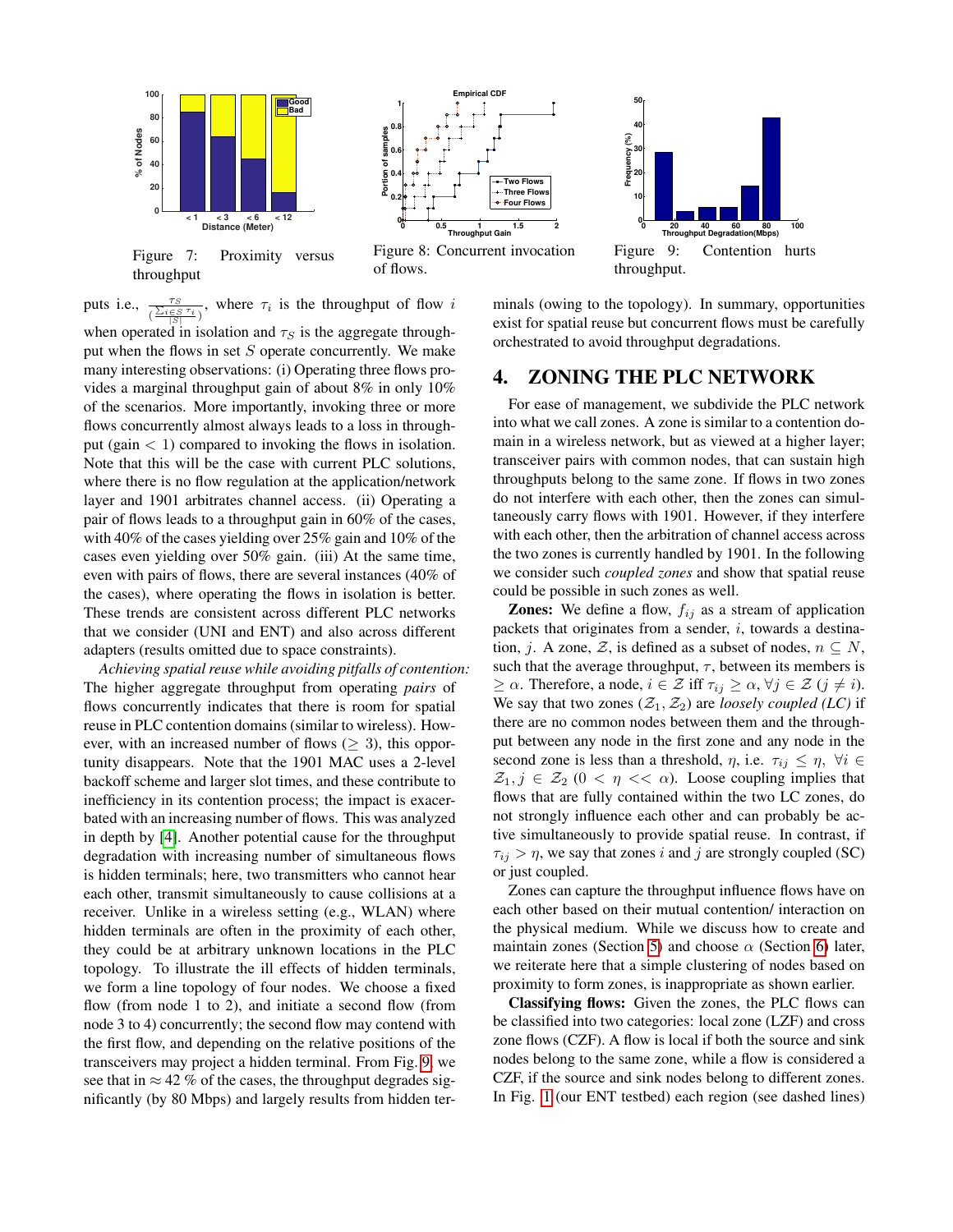corresponds to a zone. The throughputs obtained by various flows within and across zones is presented in Table [2.](#page-3-2) we see that LZFs tend to exhibit higher throughputs than CZFs. When two flows minimally impact each other, we call them *disjoint flows*. Disjoint flows can be invoked concurrently (reuse) to yield higher aggregate throughput than the average of the individual flows (as seen in Table [2\)](#page-3-2). For example, if  $f_1$  and  $f_3$  are concurrently active they yield an average throughput of 331 Mbps as opposed to 263.5 Mbps when they were sequentially invoked. However, this is not the case for non-disjoint (coupled) flows; for example, concurrent invocation of  $\hat{f}_1$  and  $\hat{f}_3$  (Table [2\)](#page-3-2) yields an average throughput of 18.39 Mbps which is lower than the 27.1 Mbps that is achieved if they are activated sequentially. Next, we point out here that the automated formation of zones and identifying disjoint flows is non-trivial.

# <span id="page-5-0"></span>5. *BOLT* : SYSTEM DESIGN

In this section, we describe *BOLT* and its component functions. *BOLT* orchestrates an appropriately chosen set of concurrent flows within a single PLC network (at the granularity of time epochs) to enable high throughput. It overcomes the negative effects that arise with 1901 based MAC protocols during periods of high contention (as discussed earlier), by controlling the flows that are simultaneously active. In brief, *BOLT* leverages the concept of zones, and tries to aggressively activate disjoint flows together, while separating strongly coupled flows in time. It is flexible and can incorporate any desired fairness requirement. It is also adaptive to the restructuring of the PLC topology due to electrical devices being turned ON/OFF. It sits at the application layer and is standards agnostic i.e., works with any off-theshelf PLC adapters; thus, it is readily deployable today.

Challenges: Building *BOLT* in practice has a number of associated challenges. Specifically: (i) How do we form zones? Ideally, the zones should include all the nodes that satisfy the requirements defined earlier (throughput between each pair within a zone should be  $> \alpha$ ). However, in practice, forming ideal zones may be hard and the overhead for doing so may be prohibitive. (ii) How do we determine which flows can be activated simultaneously, and which ones should be isolated from each other ? We need to do this with a small set of training measurements. In addition, the measurements could be noisy due to switching on/off of electrical apparatuses interim. (iii) Given the flows that can concurrently be activated, how do we optimally schedule them to maximize spatial reuse ? (iv) How do we handle the dynamics of the PLC channel?

#### <span id="page-5-2"></span>5.1 Overview



Figure 10: High Level Operational View of *BOLT*

*BOLT* is built with the above challenges in mind. The quasi-stationary nature of the PLC channel allows *BOLT* to adopt a learning approach to accurately predict the through-put due to interactions between pairs<sup>[1](#page-5-1)</sup> of contending flows with a small set of training measurements. It then efficiently schedules multiple application layer flows in real-time towards achieving very high spatial reuse. *BOLT* is primarily implemented at a central coordinator (CC), which is essentially one of the PLC nodes. *BOLT* 's operations consist of the following (continuously executing) phases (see Fig[.10\)](#page-5-2):

*(1) Training phase:* The CC collects *individual* flow measurements and uses them to construct zones efficiently. This allows the CC to later determine a set of disjoint flows that can be active simultaneously across loosely coupled zones. Subsequently, an additional small set of real-time throughput measurements are performed on *pairs of flows* between nodes chosen from pairs of strongly coupled zones. These measurements are then input to the next phase to determine which flows in SC zones can also be concurrently activated.

*(2) Contention inference phase:* Using the measurements from the training phase, features that capture flow interactions are intelligently identified. Subsequently an appropriate set of machine learning classifiers are used to accurately (i) classify flow pairs into those that yield a higher aggregate throughput during concurrent operation (termed *reusefriendly*) and those that do not, and (ii) predict the resulting aggregate throughput for flow pairs that are reuse-friendly.

*(3) Scheduling phase:* Next, *BOLT* invokes an efficient, yet flexible, scheduling algorithm at the CC to determine the set of application flows that should operate concurrently at the granularity of time epochs. The goal of the scheduler is to maximize reuse in the PLC network, while at the same time, ensuring fairness between flows (across epochs). The schedule is disseminated to the relevant PLC nodes using the same PLC channel or a side-channel.

*Handling Dynamics:* The addition or removal of new users or electrical appliances or changes in the flow throughput, impact zone construction. This information is fed back to the CC in *BOLT* every epoch  $(T_e)$ ; in response, CC implements scheduling changes. However, the flow configurations (classification and prediction) themselves are updated at coarse time scales of tens of seconds or minutes  $(T_c)$ ; this is sufficient to handle the dynamics in the PLC channel.

#### 5.2 Measurements to train *BOLT*

The first phase of *BOLT* involves performing a small set of measurements. The measurements serve two purposes: (a) identifying zones and (b) capturing flow interactions.

Identifying Zones in the PLC Network: Using the notion of zones reduces overhead by restricting flow interaction measurements (needed for training). It also helps read-

<span id="page-5-1"></span><sup>&</sup>lt;sup>1</sup>Based on our measurement study, we do not consider combinations beyond flow pairs in SC zones (as they degrade performance).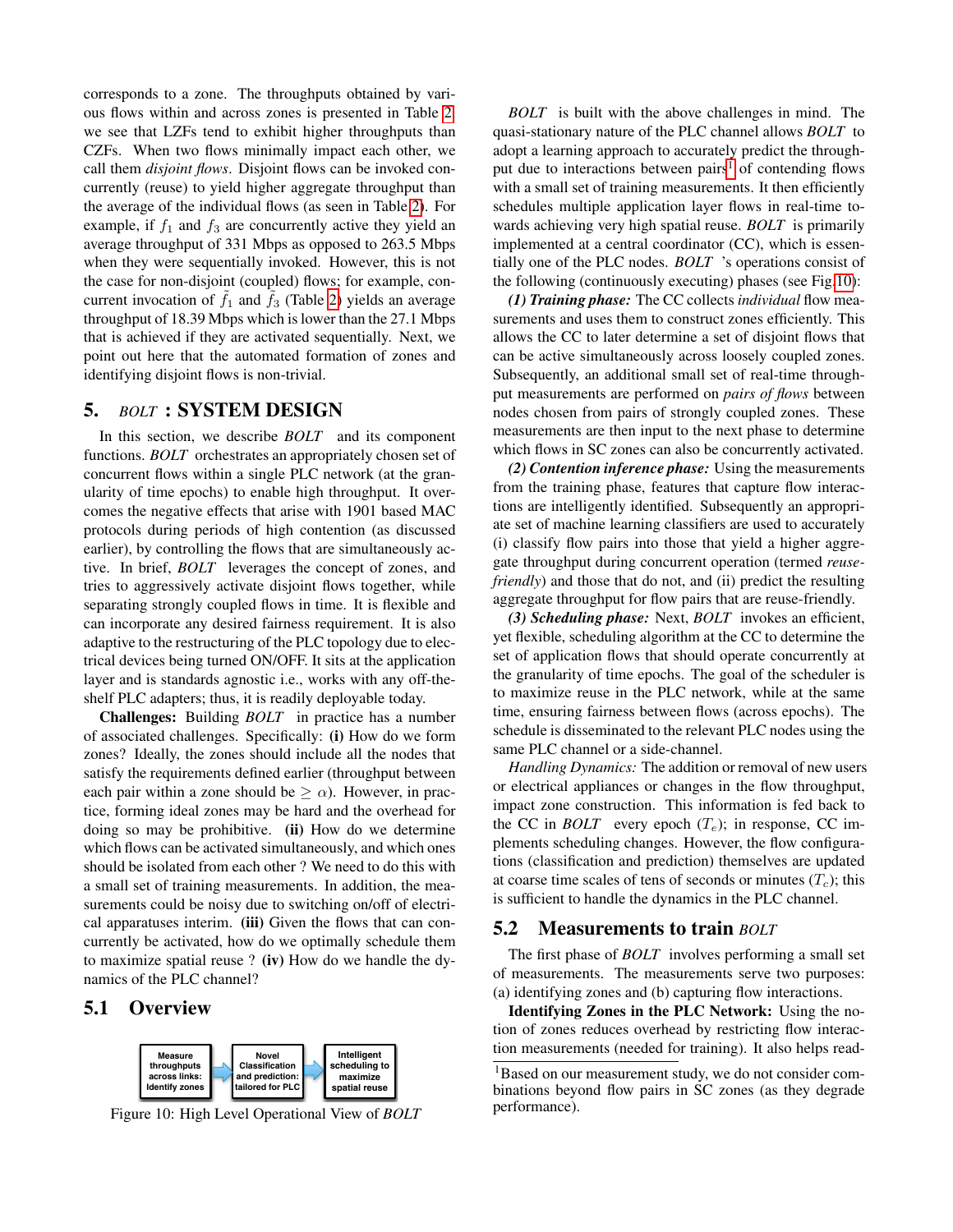ily identify opportunities for reuse (disjoint flows). Recall that zones consist of a group of nodes such that the throughputs achieved between any pair within the group is higher than a threshold. This threshold,  $\alpha$ , implicitly dictates how large the zones will be. Ideally, given a value of  $\alpha$ , the zones should correspond to the largest cliques such that the throughput between the members of each clique is  $> \alpha$ . This reduces the number of zones formed and the consequent flow interaction measurements. Towards determining the zones, based on the measurements, the central controller forms a graph  $G = (V, E)$  with all the nodes in the vertex set V; an edge exists between two nodes if the flow between them yields a throughput  $\geq \alpha$ . Now, the goal is to find the minimum set of cliques that will cover all nodes; this will ensure that the largest cliques are classified as zones. Unfortunately, this maps to the NP-hard, *vertex clique cover* problem, whose goal is to find the minimum set of cliques that cover all the vertices in a graph. Thus, we leverage a wellknown lemma [\[16\]](#page-12-15) to design a simple, greedy algorithm for zone construction that yields good performance in practice.

#### LEMMA 5.1. *The chromatic number of a graph is equal to the minimum number of co-cliques (cliques in the complement graph) needed to cover the vertices of the graph.*

The chromatic number refers to the minimum number of colors needed to color a graph. Using the above lemma, we first construct the complement of graph  $G$ , namely  $G'$ . Then we color the vertices of  $G'$ . Now, vertices (nodes) belonging to the same color in  $G'$  form a single zone (clique) in the original graph  $G$ . Thus, we will have as many zones in  $G$  as the number of colors needed to color  $G'$ . However, graph coloring is itself a hard problem. Hence, we employ the popular greedy algorithm (Welsh-Powell algorithm) for coloring, which at each iteration, picks the vertex (among un-colored vertices) with the highest degree and assigns it the smallest color (number) that is not used by any of its neighbors. This algorithm is known to use at most  $\max_i{\min\{\delta_i+1, i\}}$  colors, where  $\delta_i$  is the degree of node i in the graph (nodes are ordered based on their degree) [\[17\]](#page-12-16). Thus, the algorithm uses at most  $\Delta + 1$  colors ( $\Delta$  being the maximum degree in  $G'$ ) and hence constructs at most  $\Delta + 1$  zones. Unless the concerned graph exhibits certain structure (e.g., chordal graphs), it is hard to provide good worst case guarantees for coloring and hence clique cover problems. However, we show the effectiveness of our algorithm in practice, in Section [6.](#page-9-0)

All the nodes measure the link throughputs (every  $T_C$ seconds unless significant flow througphut changes are perceived) to their neighbors (the nodes with which they can communicate) and send this information to the CC. Given this set of individual flow measurements, the CC simply executes Algorithm [1](#page-6-0) for determining the zones.

Measurement of Flow Interactions: In a very naive case, if one were to consider all combinations of flows to determine whether or not they yield a throughput gain when jointly activated, one would end up with an exponential number of

#### <span id="page-6-0"></span>Algorithm 1: Zone Construction **Input:**  $G = (V, N)$ **Output:**  $\vec{z}$  set of zones; **Initialization:**  $G' = Complement(G)$ ;  $U = V'$  uncolored vertices.  $C = \phi$  Colored Vertices;  $C = \phi$  set of colors; while  $\mathcal{U} \neq \phi$  do  $v = HighestValue(CU);$  $Color(v);$  $C \leftarrow$  UpdateColorSet( $C, v$ );  $U \leftarrow U - v;$  $\mathcal{C} \leftarrow \mathcal{C} \cup v;$ for  $\forall c \in C$  do  $\mathcal{Z}_c = \phi;$ for  $\forall v \in \mathcal{C}$   $c = Color(v)$  do

 $|\quad \mathcal{Z}_c \leftarrow \mathcal{Z}_c \cup v$ ;

possibilities. By only considering pairs of flows (as guided by our measurement study) we drastically reduce this requirement. In this case, if there are N nodes,  $\binom{N}{4} \cdot 3 =$  $O(N<sup>4</sup>)$  measurements are needed with a brute force approach; this is because one can select four nodes to establish a pair of flows (3 distinct flow pairs for every 4 nodes). The approach would still incur significant overhead as these measurements might need to be performed every  $T_c$ , and N can be large.

In *BOLT* , interactions between flows are measured only across *pairs* of proactively formed zones. This results in a total of  $\binom{Z}{2} \cdot \binom{\frac{2N}{Z}}{4} \cdot 3$ , which in turn translates to  $O(\frac{N^4}{Z^2})$ measurements; here,  $Z$  is the number of zones and nodes are assumed to be uniformly distributed across the zones for simplicity, i.e.,  $\frac{N}{Z}$  per zone). The reduction comes from restricting flow pair measurements to only *pairs* of zones (flow pairs, whose four end points are such that they belong to more than two, i.e., 3 or 4 zones, are not measured). Further, even for each pair of zones, not all flow pairs (involving both local and cross flows) in the two zones are measured. Only a fraction x of the net flow pairs, i.e.  $\left(\frac{2N}{4}\right) \cdot 3x$  in the two zones are picked randomly and measured; this is then used to construct the flow interaction models (explained in Section [5.3\)](#page-6-1). The latter is in turn used to predict interactions between other flow pairs (spanning more than 2 zones) that were not measured. Our experiments reveal that the appropriate construction of zones (with larger size), allows  $x$  to be as low as 0.1 (10%), while still yielding good prediction accuracy.

#### <span id="page-6-1"></span>5.3 Flow Contention Inference

At the end of the measurement phase, the CC can determine the LC and SC zones. Conceivably, links in the LC zones can be concurrently activated to increase spatial reuse. The challenge is to determine which links can be concurrently activated within and across SC zones to further increase spatial reuse. We discuss our approach for addressing this challenge in this section (our approach identifies spatial reuse opportunities across both LC and SC zones).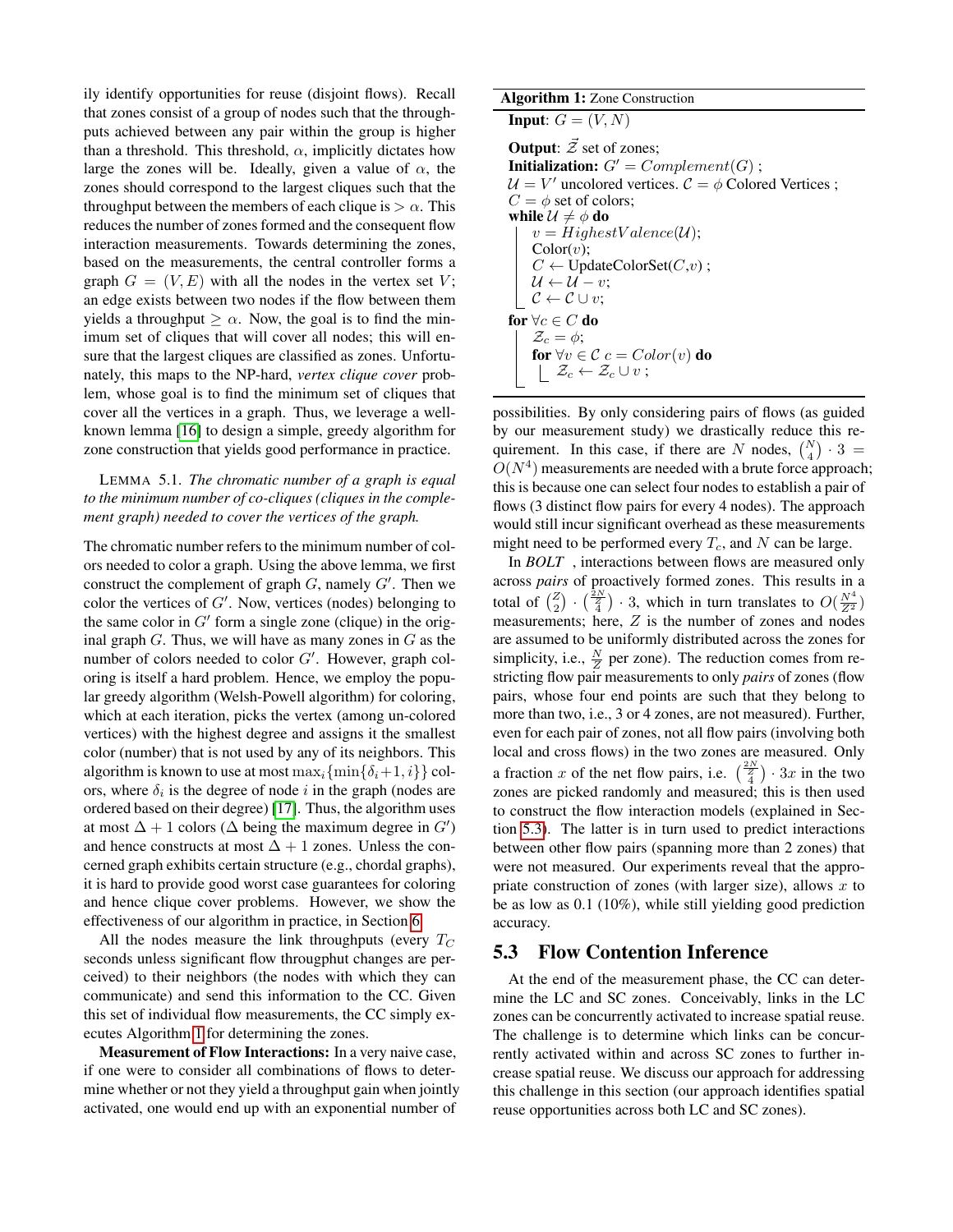The quasi-stationary property of the PLC channel motivates the use of machine learning (ML) to learn and predict the impact of flow interactions. Our approach consists of a classification and, a prediction stage. The classification stage determines whether the aggregate throughput from concurrently running a pair of flows exceeds the average throughput over running the flows in isolation. The prediction stage estimates the aggregate throughput of a pair of flows activated concurrently, using training data. The two stages are based on classifier and prediction models used in ML; *BOLT* includes a feedback mechanism that recalibrates these models every  $T_c$  to adapt to channel variations.

Classification: Towards identifying flows that can be concurrently activated, we first identify a set of features that capture interactions between the transceiver pairs of the flows. Then, we intelligently use a set of classification models that take these features as inputs and determine if the flow pairs are amenable to concurrent activation.

*What features to use?:* Whether or not two transceiver pairs (flows) can simultaneously communicate depends on the interactions between them (carrier sensing, interference, noise etc. affect these interactions). We consider interactions (i.e., throughput) between all possible combinations (i.e., every pair from the four nodes making up the two flows) as the basis feature set. Next, we reduce this basis feature set towards making the process faster and more accurate. This reduction is based on well-known ML techniques (dimensionality reduction). We consistently see that two of these features get eliminated in our experiments. Specifically, this reduction is a direct artifact of zoning; since the flow pairs we consider are between pairs of zones, the interactions between a transmitter and an unintended receiver can be derived based on the interactions between the two transmitters, the two receivers, and between the legitimate transmitterreceiver pairs. We do not elaborate on this here due to space constraints, but one can easily construct toy examples to see why this is the case.

The classification algorithm takes the reduced set of feature values and maps them onto two clusters (one for concurrent, one for isolated). Different classification algorithms have their pros and cons (based on the ways in which the clusters are formed). Although the PLC environment is relatively stable, there could be noise in the training set from electrical devices being turned ON/OFF. Thus, the classifier needs to be noise resistant. As a design goal, we seek to make sure that the training data for classification is not large (and yet achieve good accuracy). Finally, we want the approaches to be simple and efficient (fast).

Given the above objectives, we intelligently combine three classifiers to achieve very high accuracy. Our approach, shown in Fig. [11,](#page-7-0) first combines the outputs of two well known, simple classification techniques viz., Classification Trees (CT) and TreeBagger (TB).If the outputs of CT and TB differ (i.e., one suggests concurrent operations while the other contradicts), we choose a third approach namely, the nearest neigh-

<span id="page-7-0"></span>

Figure 11: Classification Process Overview bor classifier (NN) to resolve the conflict. A description of these classification techniques can be found in [\[18\]](#page-12-17).

The rationale for our approach is as follows. CT does not require a large training set but is sensitive to noise. The quasi-stationarity ensures low noise most of the time; however, plugging in devices causes noise which may cause CT to underperform. Thus, while CT is generally usable, it needs to be supplemented to deal with the noisy cases. TB uses innovative ordering to reduce impact of noise; however, the ordering inherently introduces a sampling bias (meaning some clusters may have a better chance of being picked). To reduce bias a larger training set may be needed. Thus, while it eliminates the issue with CT, it brings up a new problem. Thus we combine CT and TB and if they yield the same output decision, we can be relatively confident that the decision is the right one. If however, their outputs contradict, we go with a third classier for resolution. Here we choose a very popular generic classifier, viz., NN. NN offers lower accuracy than CT and TB (hence it was not chosen in the beginning) with small amounts of training data, but is not sensitive to noise and does not introduce sampling biases. We could have used multiple classifiers and used a majority vote at this stage, but prefer the simpler approach of just using NN since it offers high enough accuracy with low complexity.

Prediction of aggregate throughput : Finally, *BOLT* seeks to estimate the potential aggregate throughput for a given pair of flows that are activated concurrently (along with the individual contribution of the flows in the pair); this prediction is later used when scheduling flows. We use boosting tree (BT) [\[19\]](#page-12-18) as a regression approach for prediction. Our choice is motivated by the fact that BT is an ensemble method that fits complex non-linear variables (i.e., features) to predict outcomes. In addition to being fast, BT is resistant to missing data (low amount of training data) and eliminates outliers (due to noise). BT achieves a high prediction accuracy by adaptively combining multiple binary trees [\[19\]](#page-12-18).

## 5.4 Flow Scheduling

At this stage, the CC knows which flows are reuse-friendly and the throughput gains from concurrent invocation of such flows. The scheduler then chooses the active flows at each epoch to maximize the aggregate throughput while meeting desired fairness constraints. Such scheduling problems are typically cast as utility maximization problems, as in

$$
\text{Maximize } \sum_{f \in \mathcal{F}} U(\bar{\tau}_f) \tag{1}
$$

where,  $\bar{\tau}_f$  is the average throughput received by flow f in  $T_c$ , and  $\mathcal F$  represents the set of flows. The choice of the utility function,  $U($ ), determines the fairness policy. We impose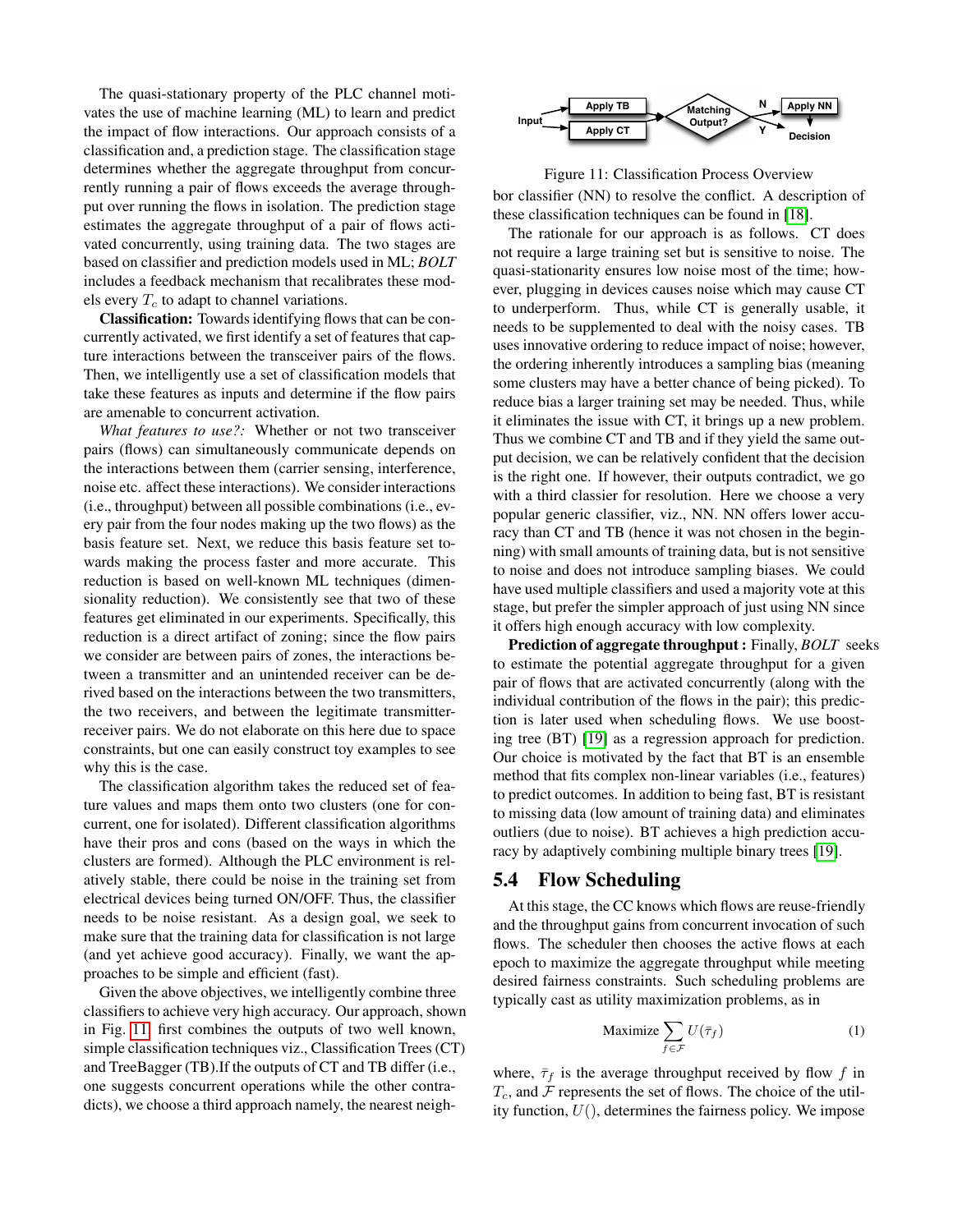proportional fairness  $(U(\bar{\tau}_f) = \beta_f \log(\bar{\tau}_f))$  [\[20\]](#page-12-19), but *BOLT* can support other fairness policies governed by concave utility functions (e.g., max-min, min potential delay);  $\beta_f$  is the priority weight for a flow (e.g., latency-sensitive flows could have higher priority). The approach accounts for flow diversity and allocates resources to provide average throughputs  $(\bar{\tau}_f$  over long-term,  $T_c$ ) proportional to the flows' priorities and transmission rates. Solving the above problem ensures that the aggregate throughput of flows is maximized in a proportionally fair manner over time scales of  $T_c$ .

Per-epoch Scheduling: It has been shown that finding the optimum solution to the above problem is equivalent to solving the following per-epoch  $(T_e)$  scheduling problem viz., maximizing the aggregate *marginal* utility in *every epoch*, i.e., Maximize  $\sum_{f \in \mathcal{F}} \Delta U(\bar{\tau}_f)$  [\[20,](#page-12-19) [21\]](#page-12-20).  $\Delta U_f$  is the marginal utility received by flow  $f$  in the epoch and is given by  $\Delta U_f = \frac{dU_f}{dT_c}$  $\frac{dU_{f}}{dT_{e}}=\frac{dU_{f}}{d\bar{\tau}_{f}}$  $\frac{dU_f}{d\bar\tau_f}\cdot\frac{d\bar\tau_f}{dT_\epsilon}$  $\frac{d\bar{\tau}_f}{dT_e} = \frac{\beta_f \tau_f}{\bar{\tau}_f}$  $\frac{f^{T}f}{\bar{\tau}_{f}}$  for proportional fair-ness [\[21\]](#page-12-20), where  $\tau_f$  is the predicted throughput (transmission rate) for flow f in the current epoch and  $\bar{\tau}_f$  is the *long term* average throughput received by the flow  $f$  so far. At the end of every epoch  $t$ , the average throughput received by a flow  $f$  is updated as,

<span id="page-8-0"></span>
$$
\bar{\tau}_f(t) \leftarrow (1 - \frac{1}{T_e}) \bar{\tau}_f(t-1) + (\frac{1}{T_e}) \tau_f(t)
$$
\n(2)

where  $\tau_f(t) = 0$  when flow f is not scheduled. Updating the average throughput through an exponentially weighted moving average allows for fast adaptation to network dynamics. By tracking the throughput received by a flow thus far with  $\bar{\tau}_f$ , the scheduler weights the flow (as  $\frac{1}{\bar{\tau}_f}$ ) accordingly in the next epoch to ensure fairness at time scales of  $T_c$ .

We now focus on the per-epoch scheduling problem, i.e.

$$
\text{Maximize}_{S} \sum_{f \in S} \frac{\beta_f \tau_{f,S}}{\bar{\tau}_f} \tag{3}
$$

Here,  $\beta_f$  and  $\bar{\tau}_f$  essentially serve as constant weights for the flow in the current epoch. Hence, the optimization is w.r.t. to the flows chosen for schedule  $(S)$  in the current epoch; here, the throughput of a flow ( $\tau_{f,S}$ ) chosen in the schedule depends on other flows in the set S, scheduled concurrently.

Algorithm: We want to select flows and/or flow pairs for each epoch; the selection must ensure that the chosen flows do not negatively impact each other. Our scheduling problem can be cast as a maximum weight independent set (MWIS) problem as follows. We represent each individual flow  $(f)$ , as well as each of the reuse-friendly flow pairs  $(f, g)$  as a separate vertex on a graph G, with the weight  $(w_i)$  of the vertex  $(i)$  being the weighted throughput achieved by the corresponding flow ( $w_i = \frac{\beta_f \tau_f}{\bar{\tau}_i}$  $\frac{f^{\tau}f}{\bar{\tau}_f}$ ) or flow pair  $(w_i = \frac{\beta_f \tau_{f,fg}}{\bar{\tau}_{f,ef}})$  $\frac{\tau_{f,fg}}{\bar{\tau}_f}+\frac{\beta_g\tau_{g,fg}}{\bar{\tau}_g}$  $(\frac{\tau_{g,fg}}{\bar{\tau}_{g}})$ . Here,  $\tau_{f,fg}$  ( $\tau_{g,fg}$ ) is the throughput of flow  $f(g)$  when flows  $f$  and  $g$  operate concurrently. Any two vertices whose mutual flows are not disjoint have an edge between them in  $G$ . If two vertices represent a flow pair each, then each of the flows in one pair must be disjoint w.r.t. each of the flows in the other pair to avoid an edge in G. Now, the scheduler seeks to find the subset of flows and flow pairs that are disjoint, for which the aggregate weighted throughput is the maximum. This essentially reduces to finding an independent set of vertices (disjoint flows/flow-pairs) on G with maximum weight and automatically yields the optimum solution to our per-epoch scheduling problem.

However, finding even a maximum independent set or MIS (without weights or equivalently unit weights) on general graphs is NP-hard. Hence, we use a greedy algorithm (inspired by those for finding the MIS [\[16\]](#page-12-15)) that yields efficient performance in practice. At each iteration, the vertex with the smallest degree is chosen and added to the independent set and its edges and neighboring vertices are removed. With vertices carrying weights in our case, we suitably adapt the algorithm to pick the vertex  $(i^*)$  that yields the smallest loss in weighted throughput in each iteration,

$$
i^* = \arg\min_i \gamma_i, \text{ where } \gamma_i = \sum_{j \in N(i)} w_j - w_i \tag{4}
$$

Note that, when we pick a vertex (flow or flow pair), we eliminate its neighbors from the schedule and hence their weight contributions. Thus, at each iteration, the algorithm strives to pick the vertex that not only contributes maximum weight by its addition to the schedule but also minimum loss due to removal of its neighbors. In the end, we are left with a set of flows and flow pairs that are mutually disjoint and can be scheduled concurrently in the current epoch to maximize the aggregate weighted throughput. At the end of the epoch, the average throughputs ( $\bar{\tau}_f$ ) of all the flows are updated based on Equation [2,](#page-8-0) which in turn affects their corresponding weights  $\frac{\beta_f}{\bar{\tau}_f}$  and hence controls the relative flow priorities (track fairness) for scheduling in the next epoch.

*Remarks:* When the flow weights are the same, the problem and our algorithm reduce to that of a MIS and yield a worst case approximation guarantee of  $\frac{\Delta+2}{3}$  [\[22\]](#page-12-21).

## 5.5 Discussion:

Our focus in this work is on link-level single-hop flows. The end-points of a desired flow may not be directly reachable from each other and multiple hops may be needed to establish connectivity. With *BOLT* , we maximize the link throughput considering each hop independently. Maximization of multi-hop path level throughput is left for future work.

If all nodes are unable to reach a single PLC coordinator, the network may be sub-divided into multiple PLC subnetworks and a coordinator chosen for each. Then, *BOLT* will operate (at the coordinator) within each smaller PLC sub-network independently to allow for scalability. We believe that in large PLC networks, with such a sub-division, a large fraction of nodes in one PLC sub-network possibly can be made disjoint from those in the other sub-networks (different parts of an enterprise building). We expect the contention between nodes at the edge of these sub-networks to be small and handled by the 1901 MAC. A careful assessment of how to form such sub-networks is left to the future.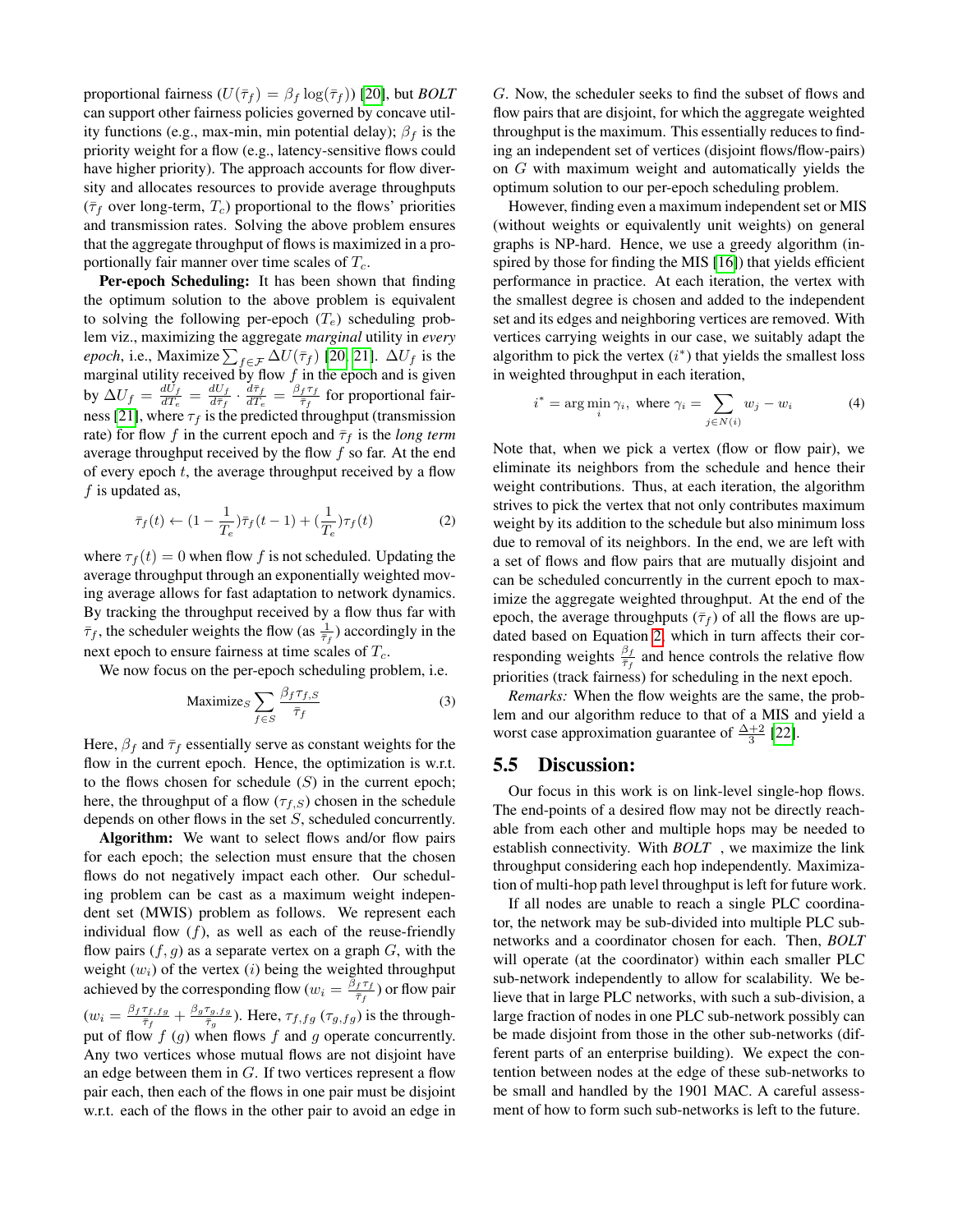<span id="page-9-2"></span><span id="page-9-1"></span>

| <b>Training Size</b> | $10\%$ | 20%    | 30%   | 40%   | 50%   |
|----------------------|--------|--------|-------|-------|-------|
| BС                   | 87(3)  | 89(2)  | 88(4) | 93(3) | 95(2) |
| TB                   | 86(5)  | 90(2)  | 91(3) | 94(3) | 94(1) |
| NV                   | 76(14) | 74(11) | 82(4) | 79(7) | 80(5) |
| NN                   | 84(4)  | 87(2)  | 89(2) | 93(3) | 95(2) |
| SV                   | 83(4)  | 85(2)  | 86(3) | 87(3) | 92(3) |
| CT                   | 85(5)  | 87(4)  | 86(4) | 93(3) | 94(3) |

Table 3: Classification accuracy  $(\%)$ : mean (std dev); ENT dataset



Figure 13: Sub-optimality of *BOLT* 's zone construction.

Figure 14: Evaluating fairness with *BOLT* .

| <b>Technique</b> | UNI | <b>Time</b> | ENT | Time |
|------------------|-----|-------------|-----|------|
| LL               | 13  |             | 12  |      |
| DТ               | 14  | 6           | 11  | 6    |
| ВG               | 16  | 6           | 14  | 6    |
| BT               | 11  | 5           | 10  |      |
| NE               | 13  | 20          | 12  | 19   |
| LS               | 17  | 6           | 15  | 6    |
| RV               | 15  | 240         | 11  | 238  |
| GR               | 15  | 10          | 12  | 10   |
| VН               | 14  | 15          | 12  | 14   |

Table 4: Prediction error (%) and training time (msec)



Figure 15: Sub-optimality of *BOLT* 's scheduler

# <span id="page-9-0"></span>6. EXPERIMENTAL EVALUATIONS

We implement *BOLT* and deploy it on three testbeds (an enterprise, a university and a residence). We evaluate each of *BOLT* 's components as well as its holistic performance.

#### 6.1 Implementation and setup

Testbeds: Our first testbed is in an enterprise and has eight machines (nodes) running Ubuntu 9.4 with two interfaces (a WiFi interface and a PLC interface) and spanning offices, labs, cafeterias and conference rooms. We experimented with different topologies but the one shown in Fig. [1](#page-3-0) was the default topology. UDP flows with payload sizes of 1480 bytes, were established between node pairs for 30 seconds by default. The second testbed (shown in Fig. [12\)](#page-9-1) is in a large lab setting at a university and consists of 16 machines running Ubuntu 14.4. The third testbed consists of 6 nodes, that are deployed at a residence; two of these run OS X and four run Windows 8. The data collection and scheduling phases of *BOLT* are implemented in C++. The classification and prediction models are implemented with Matlab. We implement the approach described in [\[23\]](#page-12-22) to estimate the average flow throughput (in isolation) via a probing phase. Note here that we operate the experimental networks at relatively high loads since these are the regimes where the management of multiple flows becomes important.

Experimental Setup: Each network has an assigned central controller (CC) that performs network coordination and scheduling. The PLC channel itself is used as a control channel to collect measurements and disseminate schedules. The overhead for control traffic is extremely small and does not interfere with ongoing communications; these packets essentially only contain the identifiers of the transceivers, file sizes in the case of requests, and time epochs assigned in the case of schedules and are 12 bytes long.

We consider one-hop PLC flows generated using Pareto and Uniform random variables; they are set-up between two randomly picked nodes in the test-bed. Later we consider a gateway model, where all PLC flows converge towards a common gateway(s) to access the Internet. *BOLT* schedules flows at the granularity of epochs of 100 ms. Unless otherwise specified, each experiment lasts for 5-10 minutes and results are averaged over twenty runs. We consider three levels of traffic load viz., high, medium and low that correspond to averages of  $(3,10, >10)$  flows per time epoch (100 msec). The average throughput per flow per epoch is our main metric of evaluation. To save space, we mainly present results from the UNI testbed (unless explicitly mentioned); experiments in other settings yielded similar behavioral results.

#### 6.2 Benchmarking *BOLT* 's Components

Zone Construction: In this experiment, we compare the number of zones formed by *BOLT* 's zone construction algorithm with the *optimal* number of zones in the PLC topology. Ideally, node pairs between which the link quality is good must belong to the same zone. Determining a threshold for classifying a link as a "good quality" link is hard. We find via several experiments that if a link is able to achieve 75% of the maximum (isolated) link throughputs possible, it can be classified as a good quality link. Thus, in our UNI network, we assume a throughput threshold of  $\alpha = 80$  Mbps for determining the zones (maximum link throughputs are  $\approx 100$  Mbps). Using a similar approach we find that nodes in different loosely coupled (LC) zones can establish flows that can only sustain  $\langle 1\%$  of the maximum throughput possible; correspondingly we set  $\eta$  to be 1 Mbps on the UNI network. The optimal number of zones is found via an exhaustive search across combinations of nodes (possible due to the moderate-scale topology) and picking the combination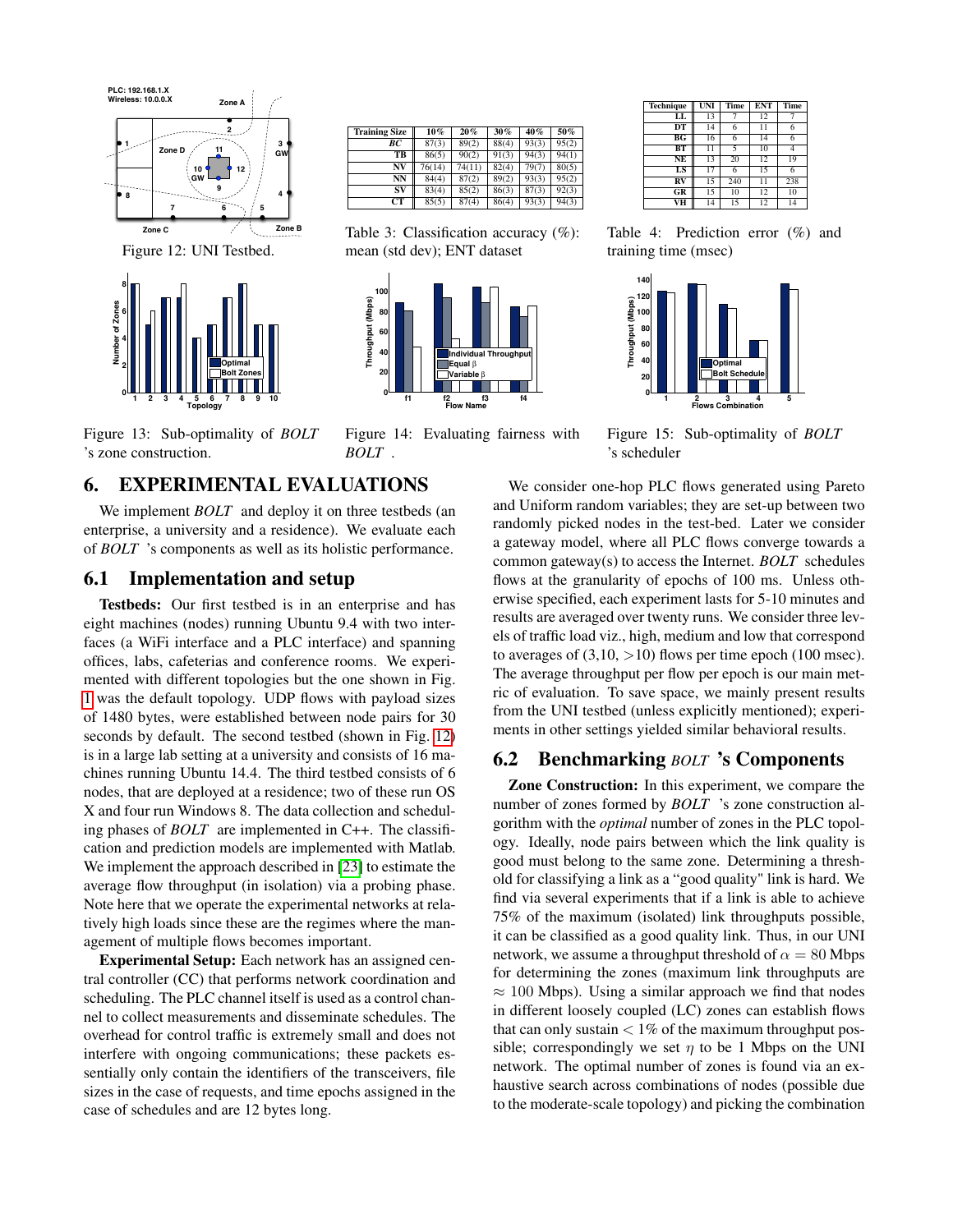with the least number of zones. We consider ten different PLC topologies. As seen in Fig. [13,](#page-9-2) in 8 out of 10 of the topologies, *BOLT* constructs the optimal number of zones. Only in two of the topologies, *BOLT* employs one additional zone. Although our current testbed is relatively small, recall that zones are similar to contention domains in wireless; thus, small regions of interacting zones are of interest. Due to the inherently constrained nature of such interactions, we believe the efficiency of our zone construction will also scale to larger topologies.

*Picking*  $\alpha$ : While a smaller value of  $\alpha$  reduces the number of zones (more nodes per zone) and thus decreases the training measurements needed, it negatively affects the accuracy of predicting flow interactions. Our choice of  $\alpha$  strikes a balance between accuracy and reducing training measurements.

Classification and Prediction: Since the accuracy of the classification and prediction models directly impact *BOLT* 's performance, we now compare our classifier/prediction approach against state-of-the-art techniques. First, we compare *BOLT* 's classifier (*BC* ) against five popular classifiers (described in [\[18\]](#page-12-17)) viz., TreeBagger (TB) , Naive Bayes Classifier (NV) , Nearest Neighbors (NN) , Support Vector Machines (SV)and Classification trees (CT). Table [3](#page-9-1) depicts this comparison w.r.t different training set sizes for the ENT dataset (results from the UNI dataset were similar and are thus omitted due to space constraints). By intelligently combining results of CT, TB and, NN in case of ties, *BC* achieves higher average accuracy than any of the five individual classifiers in more than 90% of the training scenarios (CDF over training scenarios not presented here). Further, with just 10-20% of the training data, *BC* is able to provide about 90% accuracy, which is highly promising. The reasons for BC's superior performance are as follows. First, by combining the results of TB, CT and NN, *BC* outperforms each of these individual classifiers. For SV to be efficient, its parameters need to be calibrated for each specific topology; using SV without such customized calibration can cause high false positives and negatives. In NV, the posterior probability estimate is negatively affected if there is only a small occurrence of a certain class (e.g., an isolated node in a zone).

To evaluate the accuracy of our prediction model using Boosting trees (BT), we compare it with eight other different prediction models (described in [\[19\]](#page-12-18)): Least squares Linear regression (LL) , Decision trees (DT) , Bagging trees (BG) , Neural networks (NE) , Least Squares Support Vector Machines (LS), Relevance Vector machine (RV) Gaussian Process Regression (GR) and, Variational Heteroscedastic Gaussian Process Regression (VH). In Table [4,](#page-9-1) we show the root mean square error (RMSE) rate (%) and training time (ms) for each technique for the two datasets. The RMSE captures the accuracy of prediction, while the training time captures the computational intensity (i.e., the time required to construct the prediction model). We see that in addition to its high accuracy, BT's running time is the fastest.

Scheduling: To evaluate the efficiency of our scheduler,

we create two sets of six flows each. *First*, we set the priority coefficient of both flow sets to one ( $\beta_f = 1$ , *Scenario 1*). *Second*, we increase the coefficient for the latter set to two, while keeping that of the first set to one (*Scenario 2*). We plot the throughput of two of the flows from each set in Fig. [14](#page-9-2) for the two scenarios. In *Scenario 1*, *BOLT* 's scheduler loses about 5-10 Mbps in throughput for the individual flows compared to their throughputs in isolation (total network throughput is higher). This shows that the throughput loss due to sharing of the PLC medium is minimal, indicating that the scheduler picks the right set of flows to operate concurrently (so as to not degrade their individual throughputs appreciably). Further, the flows receive their average throughput proportional to their individual epoch throughputs (proportional fairness is ensured). In *Scenario 2*, the higher priority flows have a two-fold increase in their relative throughputs, at the expense of the flows in the first set. This means that in a given duration, the first two flows are able to transfer much more data than the second two flows (which have lower priority and thus get scheduled less often). This indicates *BOLT* 's ability to differentiate between flows of different types, thereby allowing it to prioritize and provide lower latency for real-time flows.

<span id="page-10-0"></span>

*Scheduler sub-optimality:* We now quantify the sub-optimality of *BOLT* 's per-epoch schedule computation (recall that finding the optimal schedule corresponds to solving the NPhard MWIS problem). We consider a topology with a subset of six nodes and establish four flows (arbitrarily chosen) between these nodes. We choose five such combinations,  $C_k, k \in \{1, 5\}$ . We also exhaustively generate all possible schedules for each combination, and pick the optimum i.e., the one that yields the highest utility (weighted throughput). We compare this utility against that achieved with *BOLT* 's schedule (priority weights are set to 1). Fig. [15](#page-9-2) compares the utilities for the five combinations in the two cases. We observe that *BOLT* 's (much simpler) scheduler yields utilities that are at most 5% lower than the optimal.

## 6.3 Holistic evaluation of *BOLT*

Impact of Scheduling: We consider two baselines: one where all given application layer flows are concurrent (stateof-the-art PLC operation, S1), and another, where such flows are queued and only one flow is active in any given epoch (S2). Since no classification/prediction models are required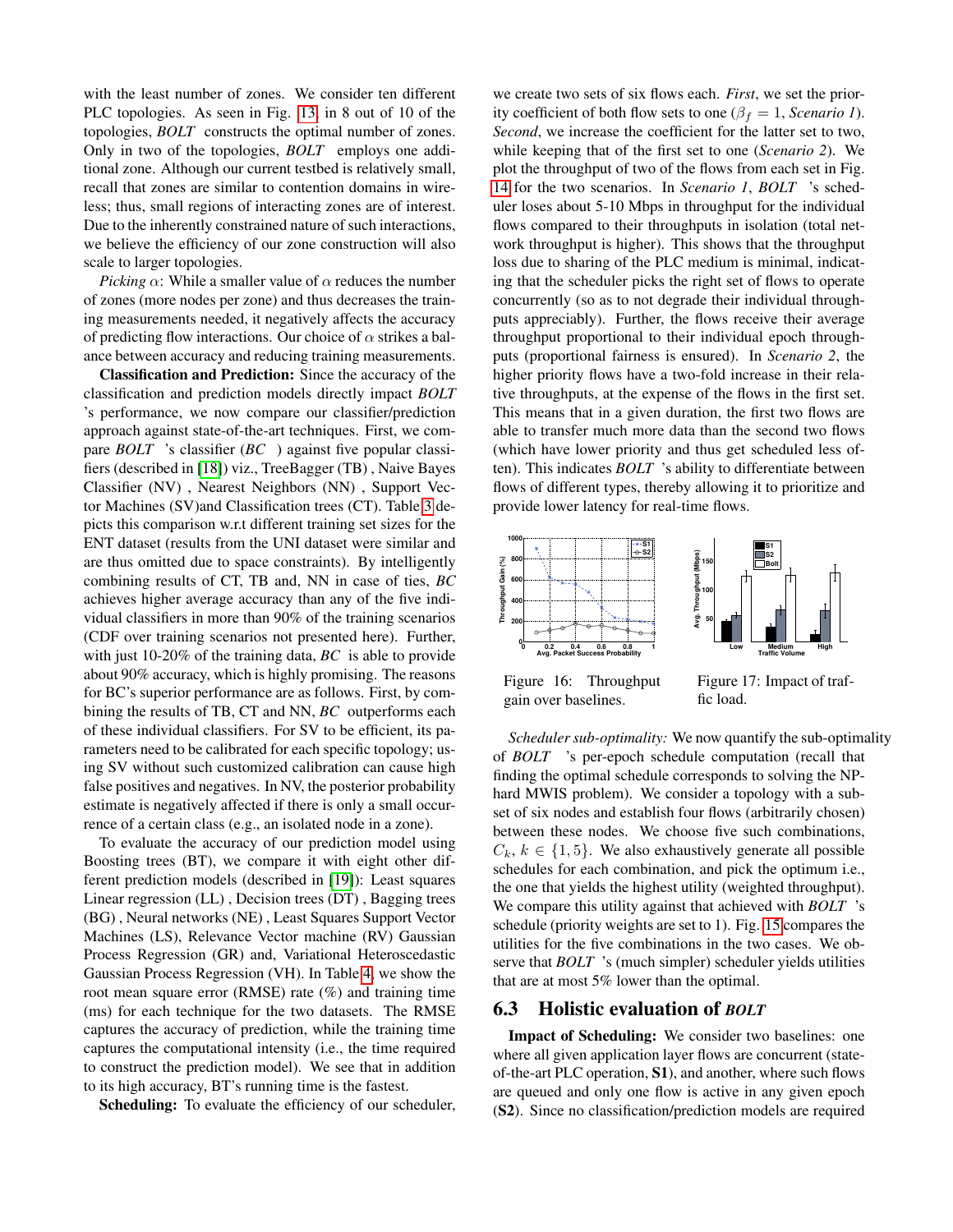<span id="page-11-0"></span>



Figure 18: Impact of topology size.

Figure 19: Effect of channel dynamics.

for either of these baselines, they can be considered as alternate potential systems for PLC. In both cases, the MAC protocol based on 1901 in the adapters arbitrates the channel. In the first experiment, we vary the average packet delivery ratio (PDR) and measure the throughput gain of *BOLT* over the two baselines. PDR is a function of the channel dynamics (eg. electrical apparatuses plugged on/off) that needs to be controlled to allow for comparison; hence, we control PDR by manually dropping packets with a certain probability at the receiver. We keep the average traffic load to be three flows per epoch. As shown in Fig [16,](#page-10-0) we observe that the throughput gains with *BOLT* as compared to S1, can be as high as 8.5x. The gain is higher in bad channel conditions, where running all incoming flows together (in S1) leads to aggravated collisions/back-offs. By scheduling the right sets of flows together, *BOLT* alleviates this effect and achieves much higher throughputs. With S2, running individual flows sequentially avoids the collision/back-off penalty; however, it also misses out on reuse opportunities that lead to higher total throughput. The throughput gains with *BOLT* over S2 are also significant (100-200%) and remain almost constant across different channel conditions. Here, *BOLT* 's gains are mainly from its ability to leverage spatial reuse.

Impact of Traffic Load: Next, we study the impact of traffic load in Fig. [17.](#page-10-0) The average throughput of S1 decreases as traffic load increases; more flows increase contention (backoffs) and collisions from hidden terminals. The average throughput of S2 remains almost constant over different traffic loads since it schedules a single flow in every epoch and hence does not depend on the number of flows (but only their individual throughputs). Notably, *BOLT* 's throughput is at least 2.5x that of S1 and 1.5x that of S2.

Impact of variations in the topology size: Next, we examine how the performance of *BOLT* changes as the topology size is varied; the topologies we consider contain SC zones. For each topology (of a given size), we divide the nodes into two equal size sets; the first are the sources and the second set, the destinations. Thus, the load increases linearly with the topology size. For each topological size, we choose 20 randomly chosen configurations (as described above), and run experiments for 30 seconds each. From Fig. [18,](#page-11-0) we see that *BOLT* maintains a steady throughput as the topology scales. There is in fact a slight improvement in throughput due to better exploitation of spatial reuse



Figure 20: resiliency to channel dynamics.

Figure 21: Holistic evaluation

from the increased number of flows. S1 suffers from collisions/backoffs as the topology (and thus, the corresponding load) is scaled. The throughputs with S2 remain fairly stable; however, because of a slightly higher number of poorer quality links, the throughput takes a slight dip as the topology size (and thus, the number of flows) is increased.

Impact of Channel Dynamics: Our next experiments (Fig. [19\)](#page-11-0) are done during different times of day and capture the impact of channel dynamics on *BOLT* 's performance. The rate of switching (on/off) of electric apparatuses (which induces the dynamics) during peak times (arrival of people to work, lunch time, etc.) is high and at other times (early morning, at night, etc.) is low. The average throughput of *BOLT* does not vary much in either case; it schedules different subsets of flows across different epochs and thus copes with the dynamics. Similarly, S2 has a relatively steady performance as it picks different flows across epochs.

To further illustrate *BOLT* 's ability to cope with dynamics, we conduct a controlled experiment on our residential testbed. Here, we turn on two microwave ovens in an operational PLC network at different times. At each instance, as shown in Fig. [20,](#page-11-0) the throughput takes a hit. However, *BOLT* quickly isolates the effect of the poor quality links and the network is reconfigured to restore the throughput to almost the same levels prior to the oven(s) being turned on. On the other hand, without *BOLT* , the poor quality links further degrade the throughputs that were achieved with just 1901 (which were lower than with *BOLT* to begin with); the more the noise the bigger the hit with 1901. This experiment exemplifies *BOLT* 's ability to quickly cope with channel dynamics to restore throughput. Fairness is compromised a little in the short term (results not shown due to space constraints), but is restored long term as the microwaves go off.

Impact of Classification/Prediction Models: Finally, to study the impact of the models' choices on *BOLT* 's performance, we consider two alternate systems, where we retain the scheduler in *BOLT* , but change its classification/prediction models: *(a) Alternative System 1 (AS1):* The classification model is Nearest Neighbor (NN) and the prediction model is Gaussian Process Regression (GR). *(b) Alternative System 2 (AS2):* The classification model is Naive based (NV) and the prediction model is Neural networks (NE). We also consider a different scenario where all nodes communicate with two common gateway nodes connected to the Internet.